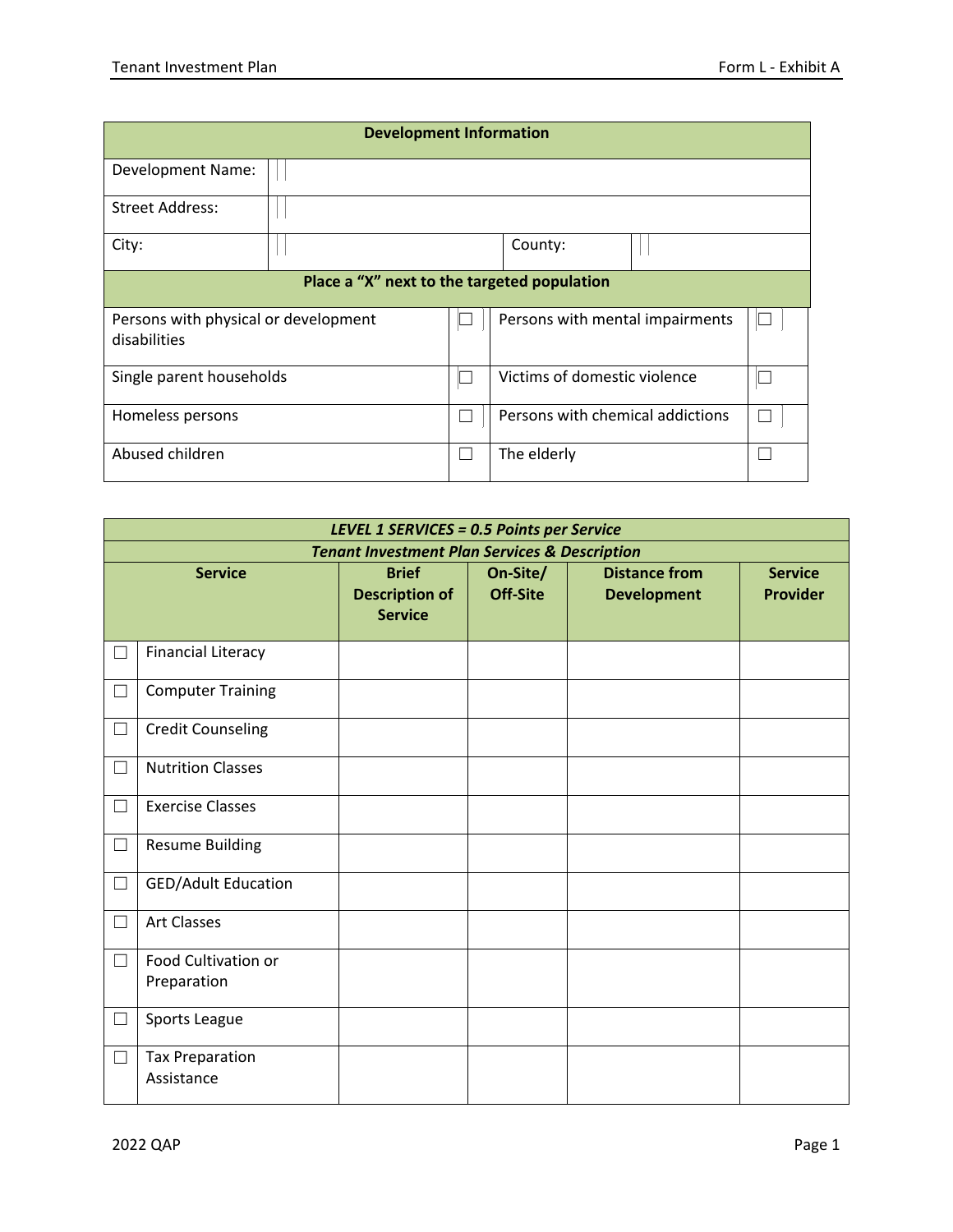|              | <b>Medicaid Waivers</b>                    |  |
|--------------|--------------------------------------------|--|
| $\Box$       | <b>Animal Therapy</b>                      |  |
| $\Box$       | <b>Employment Services</b>                 |  |
| $\Box$       | Meals on Wheels                            |  |
| $\Box$       | HIV Counseling, Testing &<br>Education     |  |
| $\perp$      | <b>Family Caregiver Support</b><br>Program |  |
| ப            | Symptom Management                         |  |
| $\Box$       | <b>Smoking Cessation</b>                   |  |
| $\Box$       | Residents' Association                     |  |
| $\mathbf{L}$ | Other:                                     |  |

|                | <b>LEVEL 2 SERVICES = 1 Points per Service</b>           |                                                         |                      |                                            |                                   |  |
|----------------|----------------------------------------------------------|---------------------------------------------------------|----------------------|--------------------------------------------|-----------------------------------|--|
|                | <b>Tenant Investment Plan Services &amp; Description</b> |                                                         |                      |                                            |                                   |  |
| <b>Service</b> |                                                          | <b>Brief</b><br><b>Description of</b><br><b>Service</b> | On-Site/<br>Off-Site | <b>Distance from</b><br><b>Development</b> | <b>Service</b><br><b>Provider</b> |  |
|                | Transportation                                           |                                                         |                      |                                            |                                   |  |
| $\Box$         | Parenting Classes/ Early<br>Childhood Development        |                                                         |                      |                                            |                                   |  |
| П              | Light Housekeeping                                       |                                                         |                      |                                            |                                   |  |
| $\mathbf{L}$   | <b>Outpatient Rehab</b>                                  |                                                         |                      |                                            |                                   |  |
| $\Box$         | Physical Therapy                                         |                                                         |                      |                                            |                                   |  |
| $\Box$         | <b>Medication Delivery</b>                               |                                                         |                      |                                            |                                   |  |
| П              | Home Healthcare                                          |                                                         |                      |                                            |                                   |  |
| П              | <b>Dental Services</b>                                   |                                                         |                      |                                            |                                   |  |
| ⊔              | <b>Assisted Living</b>                                   |                                                         |                      |                                            |                                   |  |
| П              | Alzheimer's Care                                         |                                                         |                      |                                            |                                   |  |